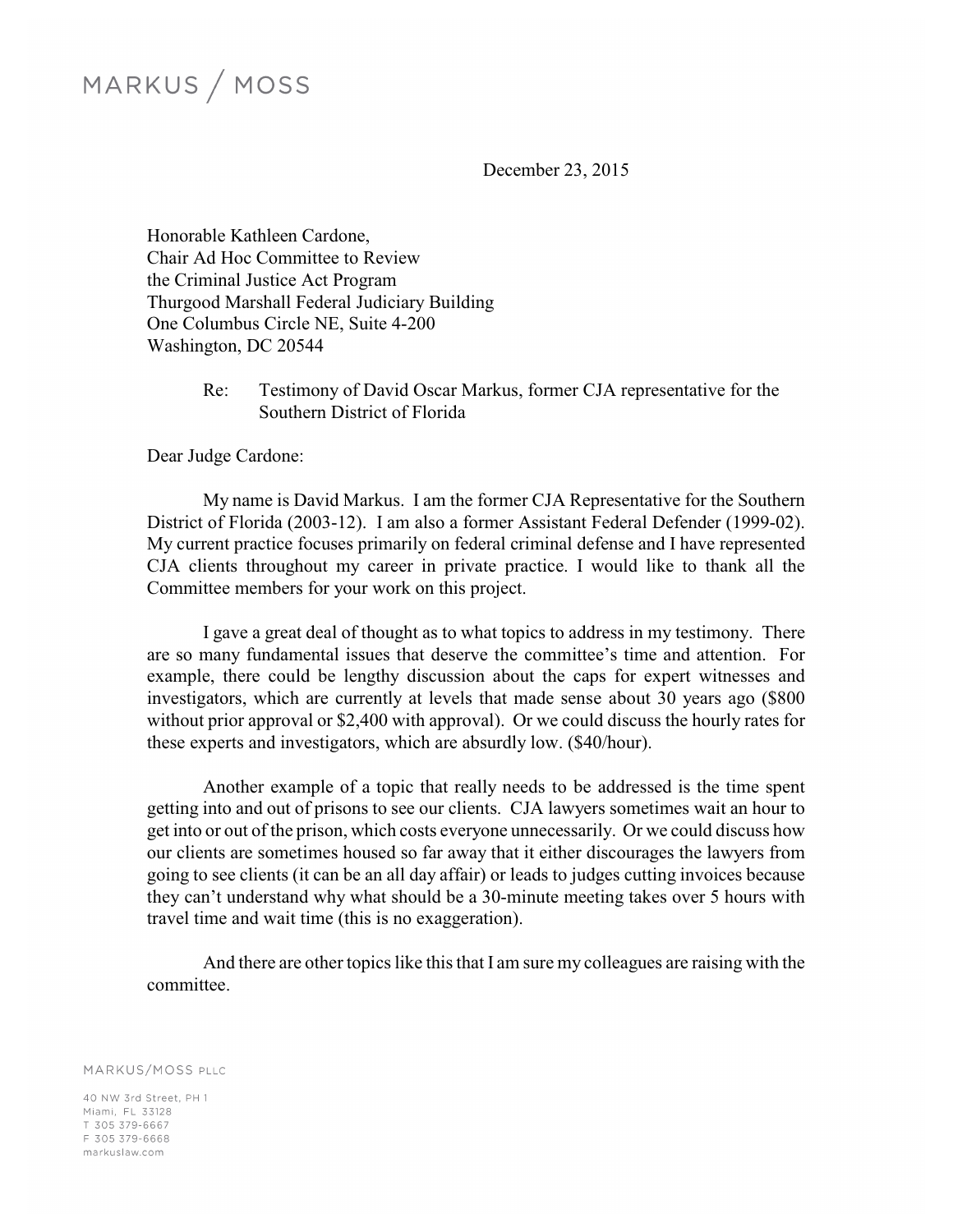I would like to focus on a topic that affects all CJA lawyers in every large, multi-defendant case – discovery. Generally in these large multi-defendant cases, there is an enormous amount of discovery involved, which presents a number of challenges for CJA lawyers:

## Production of discovery

Perhaps the most difficult problem facing CJA lawyers in cases with lots of documents is that there is simply too much discovery to review efficiently (both in terms of time and resources), and the government typically provides almost no guidance as to what is in the discovery or how it can be efficiently navigated. Historically, the defense complained because the government would not provide discovery materials that the defense believed it was entitled to. Now, the government has taken the opposite tack – it is providing every possible piece of paper, burying the proverbial needle in the haystack. Especially for CJA counsel, it is extremely difficult to effectively represent clients in the face of this deluge because CJA counsel typically does not employ the kind of staff necessary to review a huge volume of documents, and the CJA guidelines do not permit the appropriate level of staffing (or billing) to accomplish such a review. Although the government is producing an enormous amount of data, which makes it appear as though it is complying with its discovery obligations, that appearance couldn't be further from the truth.

The government very rarely provides an index to the discovery, does not point out which documents it intends to use in its case-in-chief or even generally list its "hot documents," does not identify *Brady/Giglio* materials in the discovery, and still does not provide *Jencks* material even though the new U.S. Attorney's policy is to provide it.

So that leaves the CJA lawyer with the daunting task of trying to go through hundreds of thousands (oftentimes, millions) of documents, trying to identify what is really relevant. Many judges will not approve the expense to hire a qualified paralegal or investigator to help out. And so what happens is that either a defendant will plead guilty without ever having seen the real evidence against him or a lawyer will spend so many hours reviewing the mountains of discovery that the final CJA bill will well exceed the cap. Often both.

In stark contrast, in civil cases, where it's just money at stake and not liberty, both sides are entitled to very detailed and specific discovery. When the average citizen or even a civil lawyer hears what it is like to practice in federal criminal court, mouths drop in astonishment at the disparity.

### Format of discovery

Another major problem facing the CJA lawyer is that there is no standard format in which the government produces discovery. Each case is different, which oftentimes requires the CJA lawyer to recreate the wheel in terms of getting set up to review the evidence in the case. Many times, the discovery is not searchable. This lack of uniformity and searchability greatly increases